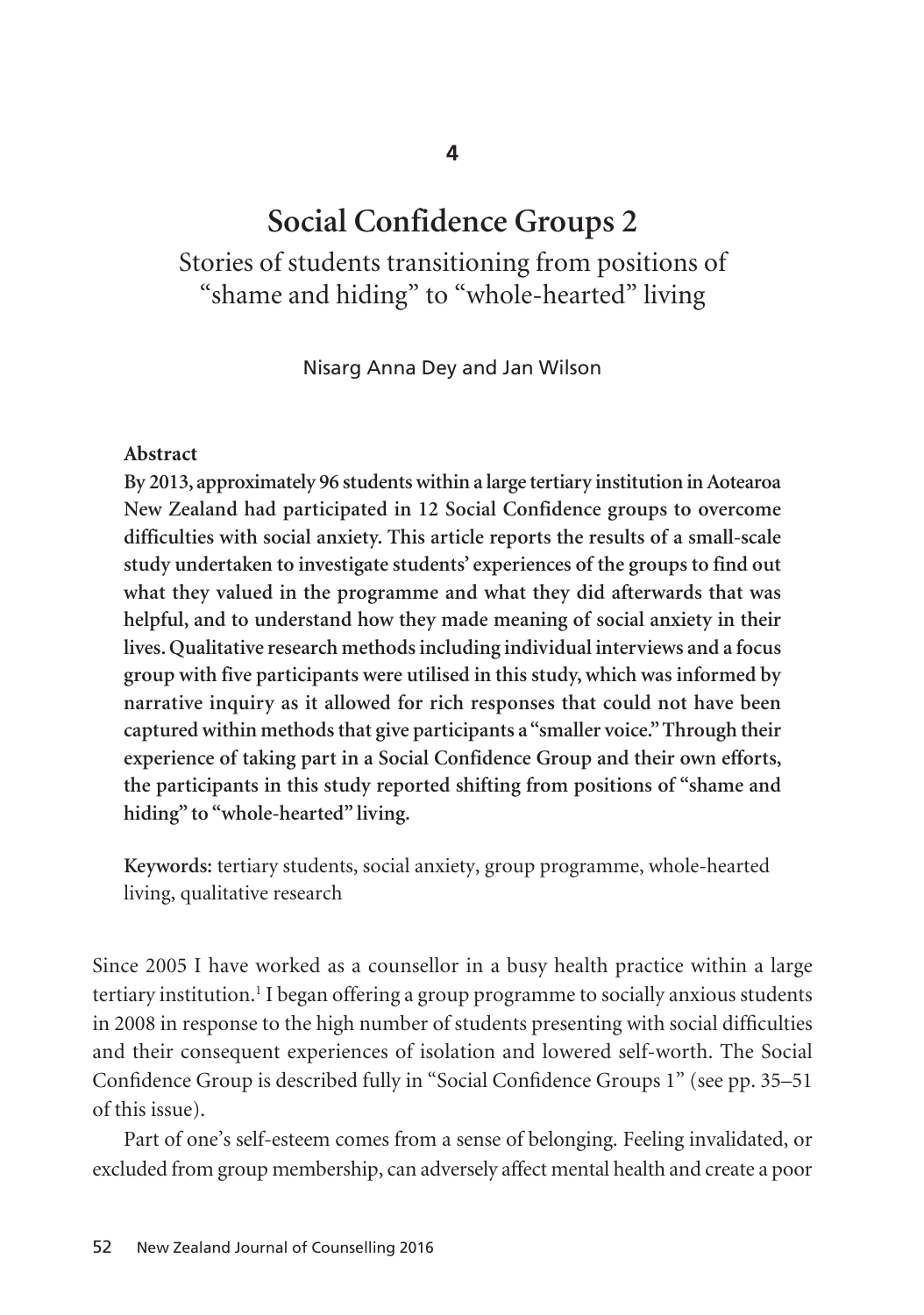sense of self and low self-worth (Brown, 2011). Individual counselling can help clients develop confidence and self-worth, but therapeutic groups have the power to create a greater sense of belonging (Yalom & Leszcz, 2005). Healing interactions with others who struggle with similar issues, in a supportive climate of mutual respect and understanding, can create connection, opportunities for healing, and increased self-worth.

Social researcher Brené Brown has studied the anatomy of connection. She collected thousands of stories over six years from focus groups and individual interviews, and found that people with a sense of worthiness also hold a strong sense of belonging (Brown, 2011, 2012). Brown compared those with a sense of unworthiness or low self-worth, and those with a sense of worthiness, whom she described as "wholehearted." She found that whole-hearted people demonstrated the courage to connect and not need to be perfect; compassion towards self and others; an ability to be authentic rather than being who others thought they should be; and, most surprisingly for Brown, the willingness to embrace their vulnerability.

As facilitator of the Social Confidence groups, I had heard comments from many participants over the years expressing great relief at finding others like themselves. I also knew of members forming strong friendships beyond the life of their groups. Within the groups I saw students beginning to make progress in developing their confidence, and I wondered how taking part in the programme might have contributed to their lives and wellbeing over time. Completing my Master of Counselling degree provided me with the opportunity to conduct research into the outcomes by interviewing former participants from these groups. The findings are the focus of this article.

#### **Conducting the research**

The aims of this exploratory qualitative study were to discover what the participants found uniquely helpful in and beyond the group; their own ways of coping and growing; and how they made meaning of their experiences of social anxiety. A thematic analysis approach, informed by narrative inquiry (Morgan-Fleming, Riegle, & Fryer, 2007), was used to interpret the data and provide a rich, detailed, and complex account of the experiences captured (Braun & Clark, 2006).

#### *Participants*

Of the 96 possible participants, only those who attended a minimum of four out of seven group sessions were recruited for this study. This resulted in approximately 85 people being contacted and invited to participate by an intermediary recruiter, to avoid any possibility of coercion regarding their decision about taking part in the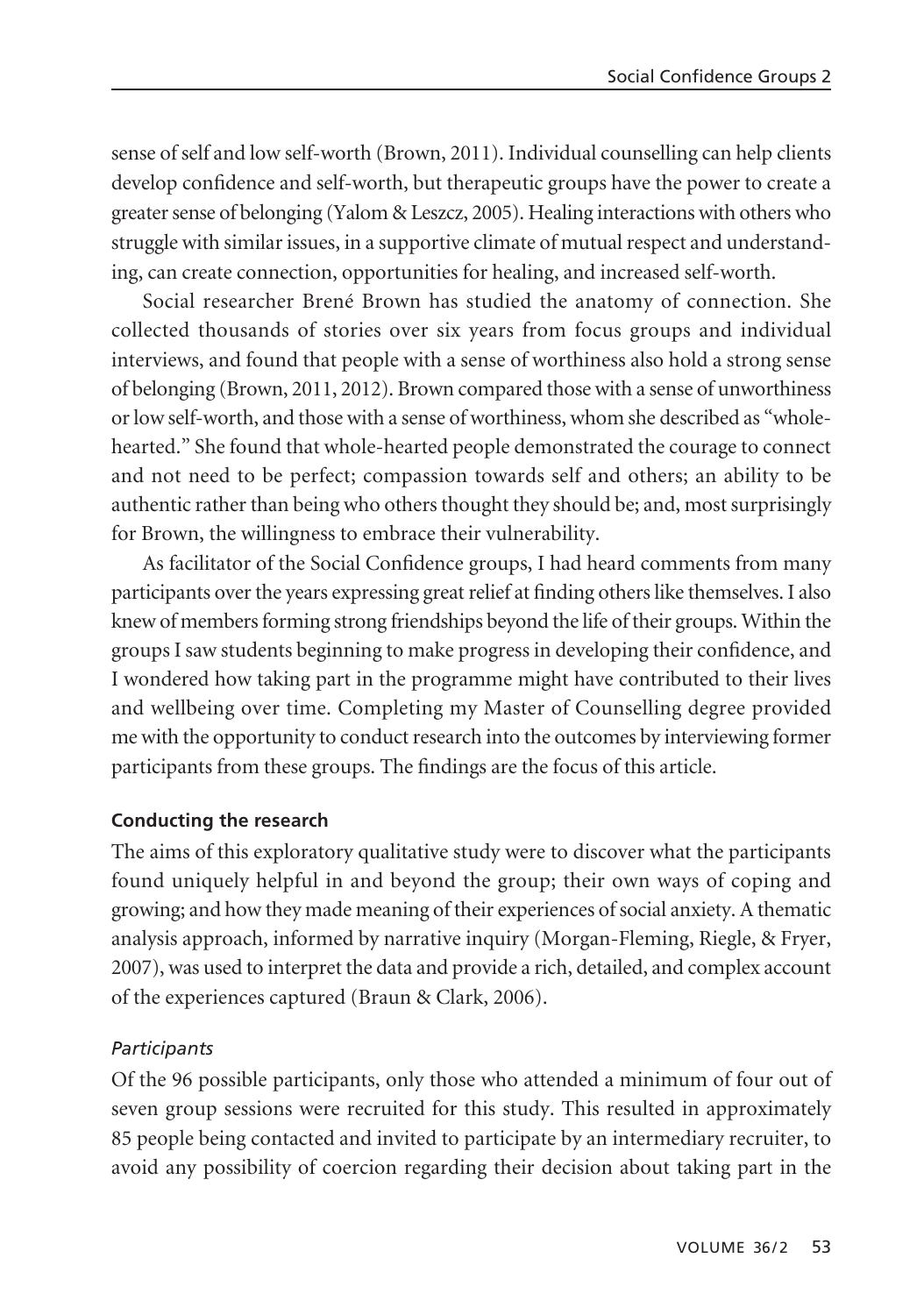project. Those who were interested in doing so were asked to contact me by email, and the first five of the seven who responded were invited to take part. They included two females and three males aged between 20 and 30, whose ethnicities included Asian, South-East Asian, and European/Päkehä. Four were in their final year of study. One had completed a postgraduate qualification and was working. Time since the conclusion of their groups ranged from six months to three years. Although this is not a representative sample, the aim in this small-scale qualitative study was to elicit in-depth understanding of the experiences of some students with social anxiety who had completed the group programme.

### *Positioning of the researcher*

Qualitative researchers acknowledge and account for the influences they might have on the research process, both as a person ("personal reflexivity") and as a theorist or thinker ("epistemological reflexivity") (Willig, 2013). In this case I held multiple relationships with the participants: I was the researcher, had been their group facilitator, and had also seen most as their counsellor. One of my strengths as a researcher was my insider knowledge as group facilitator, which enabled me to understand what participants were talking about and referring to, in terms of group process. The research interviews were held in a different space from my counselling room, to physically differentiate our research roles from our previous relationship.

On a different matter, if the others who responded to the invitation to take part in the research had been excluded, there was a danger that they could feel hurt, given my former roles as their counsellor and/or group facilitator. In lieu of being involved as participants, they were therefore invited to meet as a "member-checking" group (see below for explanation).

#### *Interviews and focus group*

Interview questions were designed to elicit narratives of participants' experiences as university students impacted by social anxiety, and to find out what they valued in their social-confidence-building group and what they did afterwards that was helpful in further developing their social confidence. Semi-structured individual interviews were held with each participant followed by a focus group including all five participants. The recordings were all transcribed and thematically analysed. When the summary of findings from the individual interviews was given to the focus group, the participants agreed that it was hard to separate out what they had said in their own interviews because there were so many shared experiences.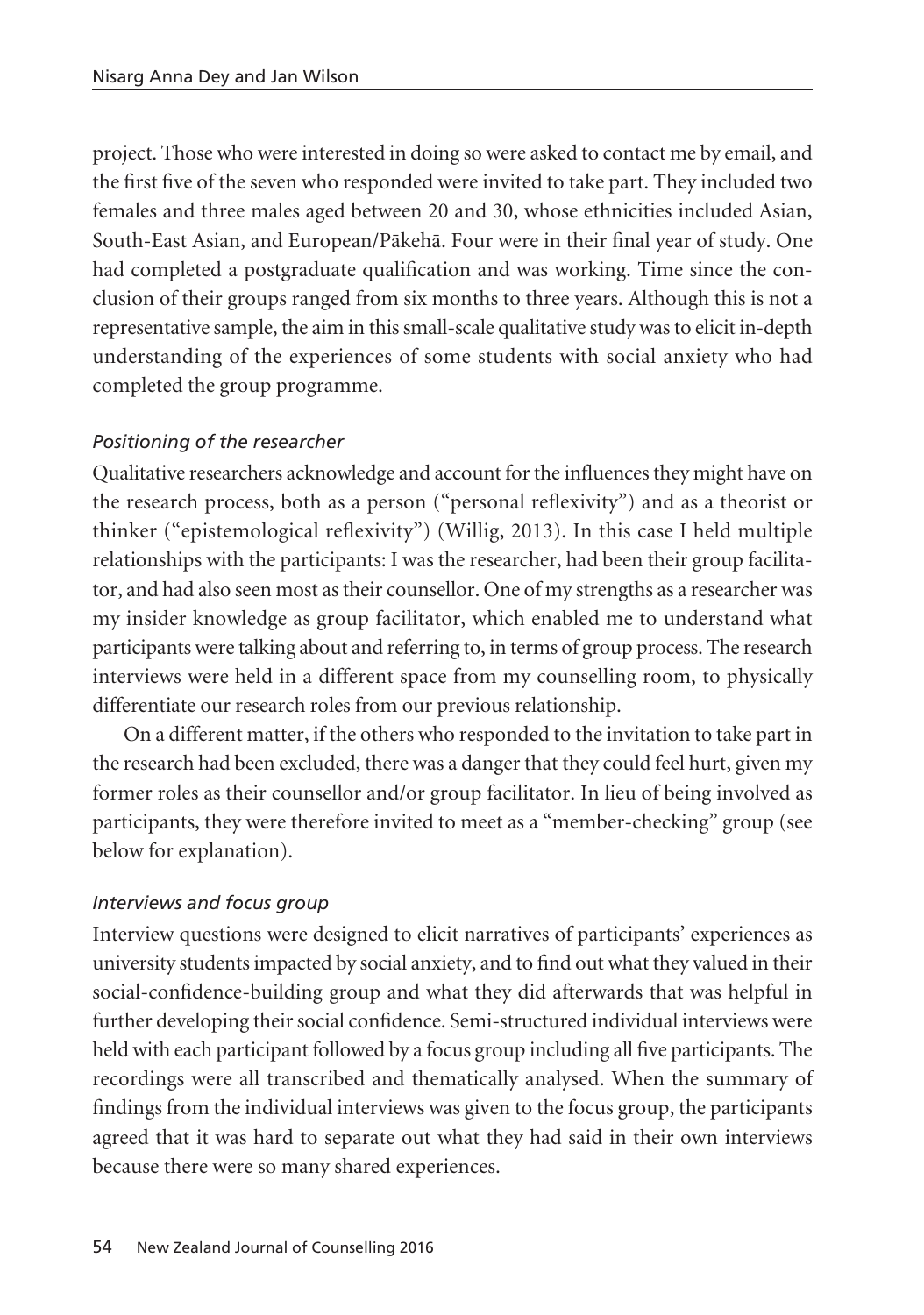#### *Member check*

In qualitative research member-checking is considered to be one of the most valuable techniques for establishing validity and credibility (Lincoln & Egon, 1986). The two additional volunteers beyond the original five who were interested in taking part in the research, one male and one female, were therefore invited to participate in the "member-checking." Aged between 25 and 40, their ethnicities were European and New Zealand European/Päkehä. Both had graduated and were now actively engaged with their careers. Time since completion of their Social Confidence groups ranged from three to five years. They were shown a summary of findings from the individual interviews and the focus group for checking and reviewing.

The validity or trustworthiness of findings is defined by how accurately they represent participants' realities and are credible to them (Creswell & Miller, 2000). In the member-checking group, Jane (a pseudonym) said she was quite shocked when she read the findings because they read as if she had written them. She said there were things in there that she regarded as unique to her experience and she had been stunned to see those. John agreed and said the findings contained a lot of the same views as he held, as well as similarity to his own experience in his group.

#### **Results and discussion**

#### *Social anxiety: Trauma, adjustment, and meaning-making*

Participants in the study used words like "alien," "abnormal," and "weird" to describe their experiences of themselves prior to joining their Social Confidence groups. This is consistent with cognitive behavioural research, whereby fear of negative evaluation is the primary factor for people with social anxiety: a tendency to assume that others view one as inadequate, boring, or peculiar (e.g., Duke, Krishnan, Faith, & Storch, 2006; Purdon, Antony, Monteiro, & Swinson, 2001; Rapee & Heimberg, 1997). However, Bourne (2011) has described people prone to anxiety as tending to have the following traits: creativity, intuitive ability, emotional sensitivity, empathy, amiability, and ability to be intimate. Social Confidence Group members have consistently appreciated Bourne's positive description, and most of the participants in this study described themselves as shy and sensitive.

*I was naturally shy; social anxiety an issue my whole life…we note people around us so we can feel when other people are anxious and I guess feel when people are confident…it's not completely negative being susceptible to social anxiety because it means you're a listener and empathetic…* (Karen)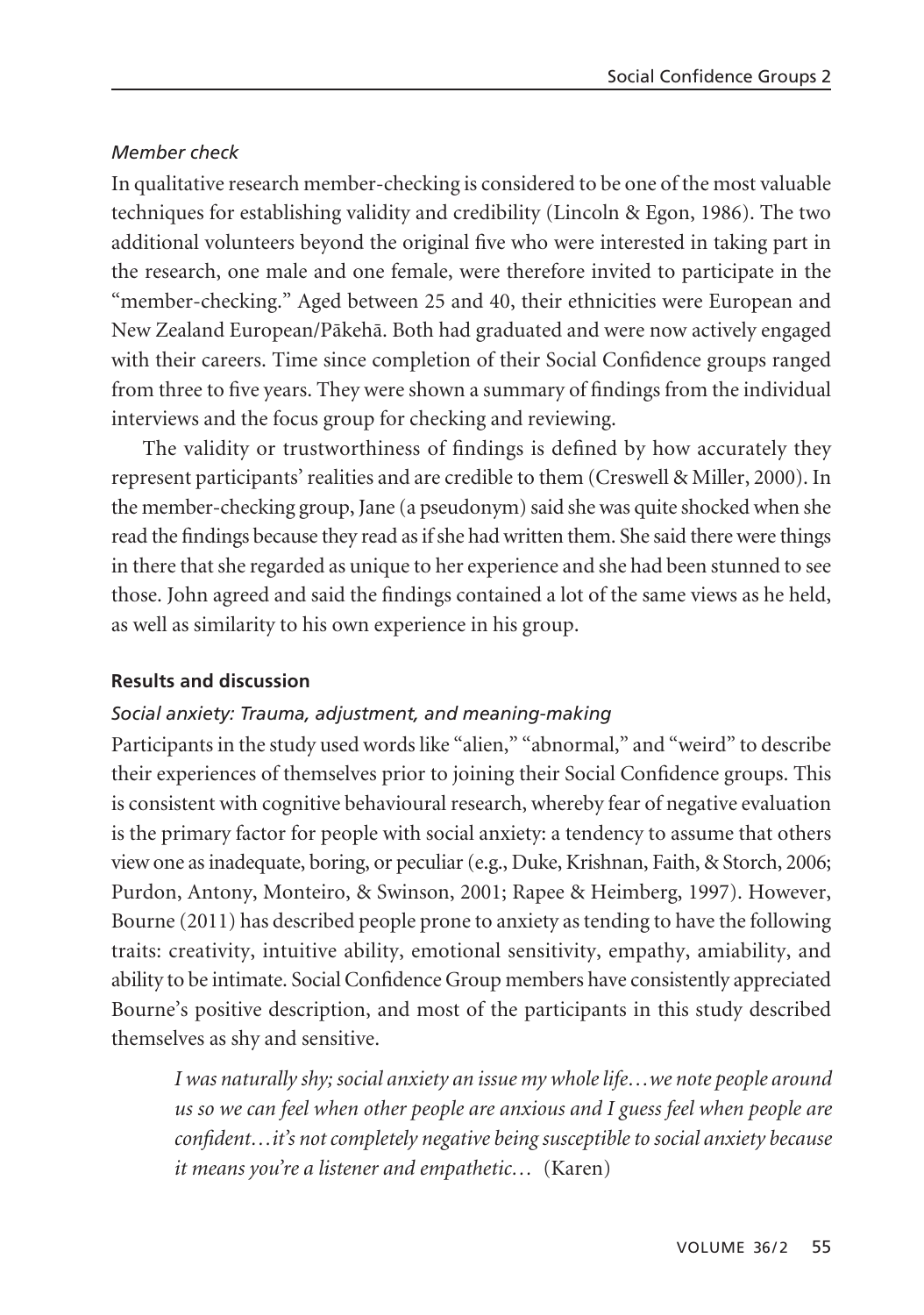According to Thoits (2010), four decades of sociological stress research has revealed that when stressors such as negative events, chronic strains, and traumas are measured comprehensively, their damaging effects on physical and mental health are substantial. Social anxiety tends to develop in shy children in late childhood or adolescence, often between ages 11 and 19, usually when faced with increased peer pressure at school (Bourne, 2011). School is one of the major sites of identity formation where acceptance and belonging are paramount (Bray & Hutchinson, 2007; Lashlie, 2004). Experiences of emotional wounding and/or trauma when young can be a key factor for people with a diagnosis of social anxiety, making the ability to place trust in self and others extremely difficult (Bourne, 2011). Most participants shared that they had experienced some form of trauma such as abuse or bullying, difficulty with cultural adjustment, or sexual identity issues.

*I think social anxiety, less confidence…started out from when I was little being bullied (like three or four years old)…it was just verbal bullying, really…what I can remember is that from a very young age…being told off (a lot)…if you've been told off so much…I guess [you] shut up…and kind of give way…I was chatty and I think…I was a bit abusive. I was the bullier (at primary) and then I became bullied…I had to move to the corner.* (Michael)

*At intermediate I did get bullied quite a bit…made a really big impact on me anxiety-wise and my self-esteem…* (Karen)

In the focus group it was agreed that bullying at school was a major factor for either themselves or other people they knew in their Social Confidence groups.

Three participants discussed issues related to sexual identity as being relevant to their lack of social confidence, reflecting the findings of Pachankis and Goldfried (2006) as well as literature identifying minority students as at greater risk of social isolation (Hefner & Eisenberg, 2009; Thoits, 2010).

*I [became] too afraid to do anything…in case I would be socialising with someone and they would ask me if I was gay.* (Gary)

*…never having had a boyfriend…and feeling awkward around guys…made me realise this was because I was a lesbian.* (Karen)

Peter attributed his social anxiety to the trauma of cultural adjustment.

*So I think the reason for all this anxiety is because…I moved around a lot…I grew up in New Zealand…I came here when I was 9…and then when I was 13 I moved*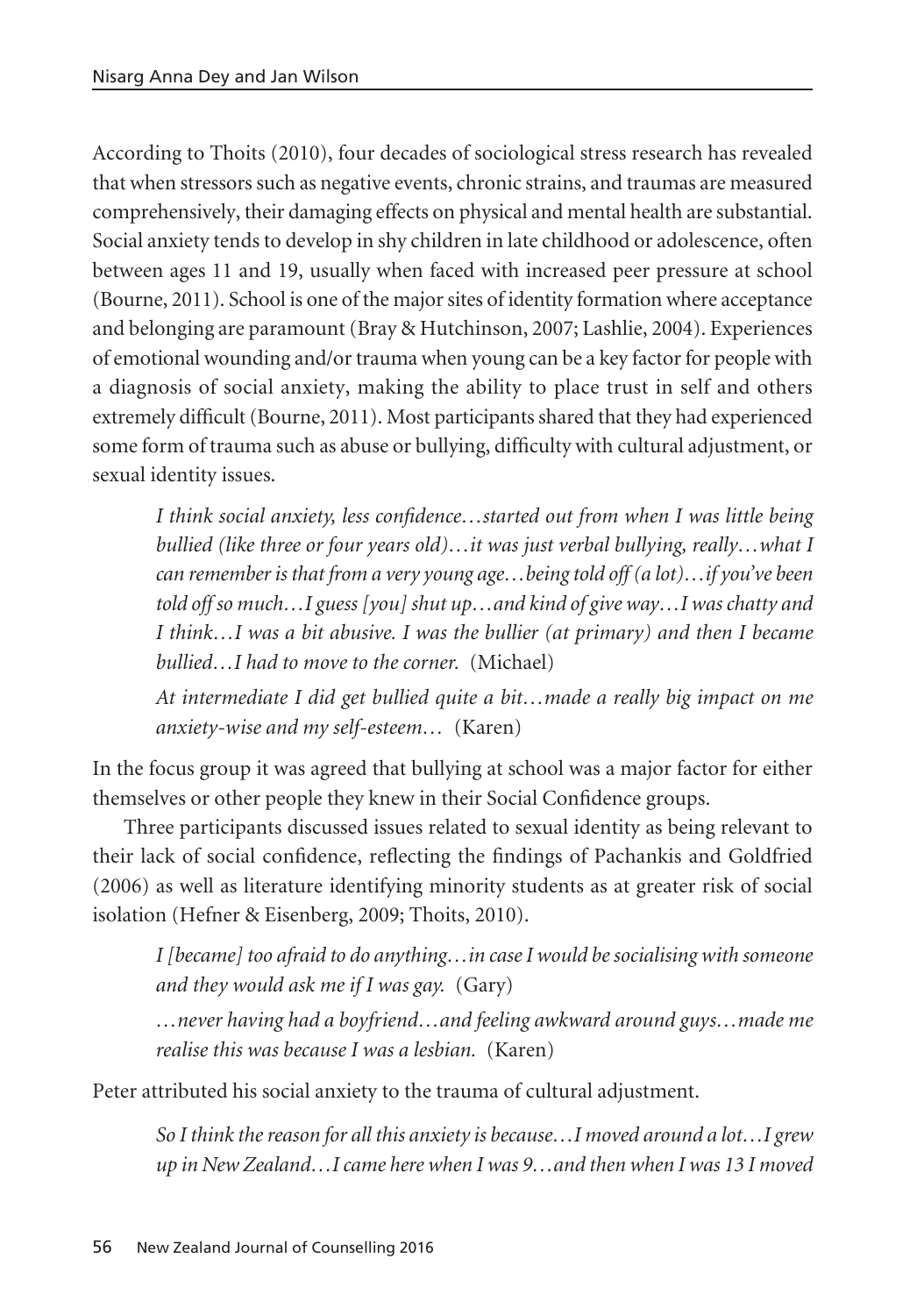*back to Asia…it was the complete opposite of what I had experienced in New Zealand. I tried persuading my parents…[to return]…they didn't really understand…they weren't aware of the whole cultural difference…I lost myself…some of life's important tools to help me become a complete being.* 

Such experiences had resulted in reactions of feeling shame and/or hiding, consistent with Brown's (2011, 2012) research.

*…Shame is the big thing…it keeps you hiding it [anxiety]…and trying to protect yourself from sharing it with other people.* (Jane)

# *Life as a tertiary student with social anxiety: Before and after the Social Confidence Group*

Prior to seeking help, the participants were struggling at university with a range of challenges. Most reported difficulty with academic issues at undergraduate level, such as attendance and/or participation in lectures, tutorials, and group work. Studies by Cooke, Bewick, Barkham, Bradley, and Audin (2006) and Stallman (2010) indicated that psychological stress may increase over time for university students, while these authors also acknowledged a lack of longitudinal research in this area. Participants in the current project agreed that the further their studies progressed, the more their stress levels and pressures to actively participate increased.

All struggled to engage in wider university life. In the focus group, they agreed that joining clubs was "way too scary" and hard. Peter, for example, tried to join clubs in his first year but found it too challenging, as he lacked enough social experience. Janet was involved in voluntary work while studying but had great difficulty speaking to customers prior to joining her Social Confidence Group. Their experiences reflected those described in the literature (Royal College of Psychiatrists, 2011). Most participants felt lonely and most had experienced difficulty coping with the increased pressure in their developmental stage to have active social lives and develop intimate relationships (Dacey & Kenny, 1994; Johnson, 2009). With the loss of parental supervision, Gary became isolated and addicted to Wi-Fi, a reaction that is also consistent with research that suggests many students struggle making the shift from dependence to independence (Dacey & Kenny, 1994; Johnson, 2009).

#### *A sense of belonging: Gaining confidence, initiative, and engagement*

The participants in this study said the group gave them a "sense of belonging," and some even said the group "saved their studies." Jane had been unable to go to any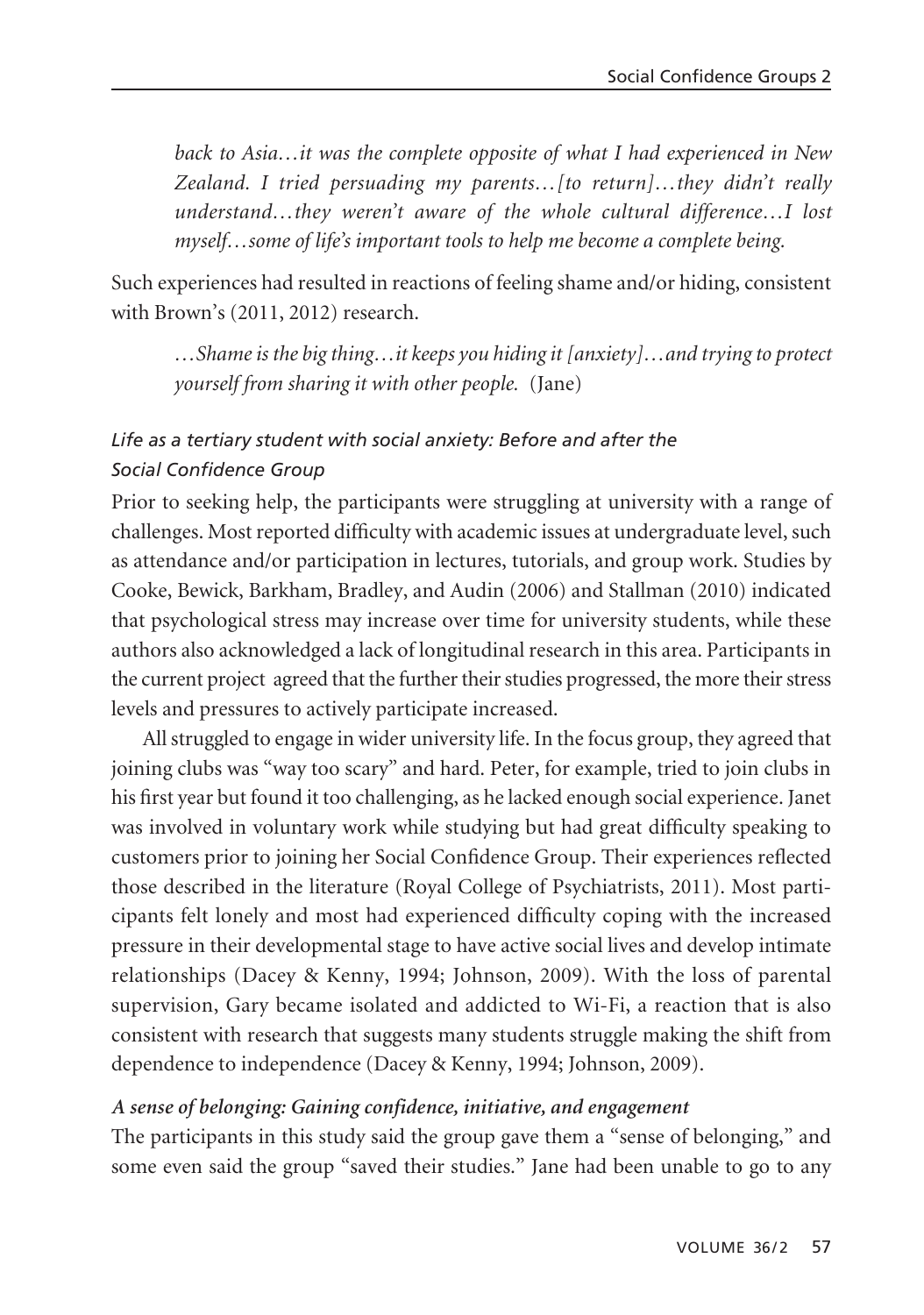tutorials or work in group situations, even finding going to lectures difficult, and had dropped out of many papers, similar to many socially anxious students' self-reports over the years. Although it was still hard, after completion of her group she managed to complete her studies and graduate. She felt great pride in this.

In her final year of undergraduate studies, Janet also attested to her increased confidence:

*I'm coping better than [before]…I [have] the confidence to go into the lectures and labs and deal with those kinds of situations [now]…Not everyone has to contribute a lot, but I wanted to, so that was important to me.* 

In addition, Janet described ways in which she valued groups and took the initiative:

*[In the Social Confidence Group] I got used to [groups] and [also] got experience being an organiser…that then flowed on to tutorials…I value group situations now…talking and discussing things…if one person organises, then everyone …contributes more…I'm more aware if everyone is in a group or not, and if they're not then I form a group with those people…I also give other people the opportunity to [take the] initiative…but if no one does then I do…I value group discussion because ideas are better formed that way.*

Participation in the group had also helped with her volunteer job.

*[at work]…I'm getting better at the social confidence thing, at least I can smile at people…I can talk to people for two minutes…it's not too much pressure. And that kind of flows on to my tutorials…knowing that I can commit to one thing like volunteering for three hours a week. If I can do that, then I can come to a tutorial for two hours and relax there.*

Karen had graduated and was teaching when she took part in this research. Her comments are indicative of her compassion for others:

*It helps me with my teaching now because when I'm in front of the group or with the students I think, well statistically, at least a few of them probably have the same feelings so it helps me a lot and helps me accept that being a bit awkward is okay…just be myself.*

Compassion and the confidence to take the initiative are also reflected in Michael's comments: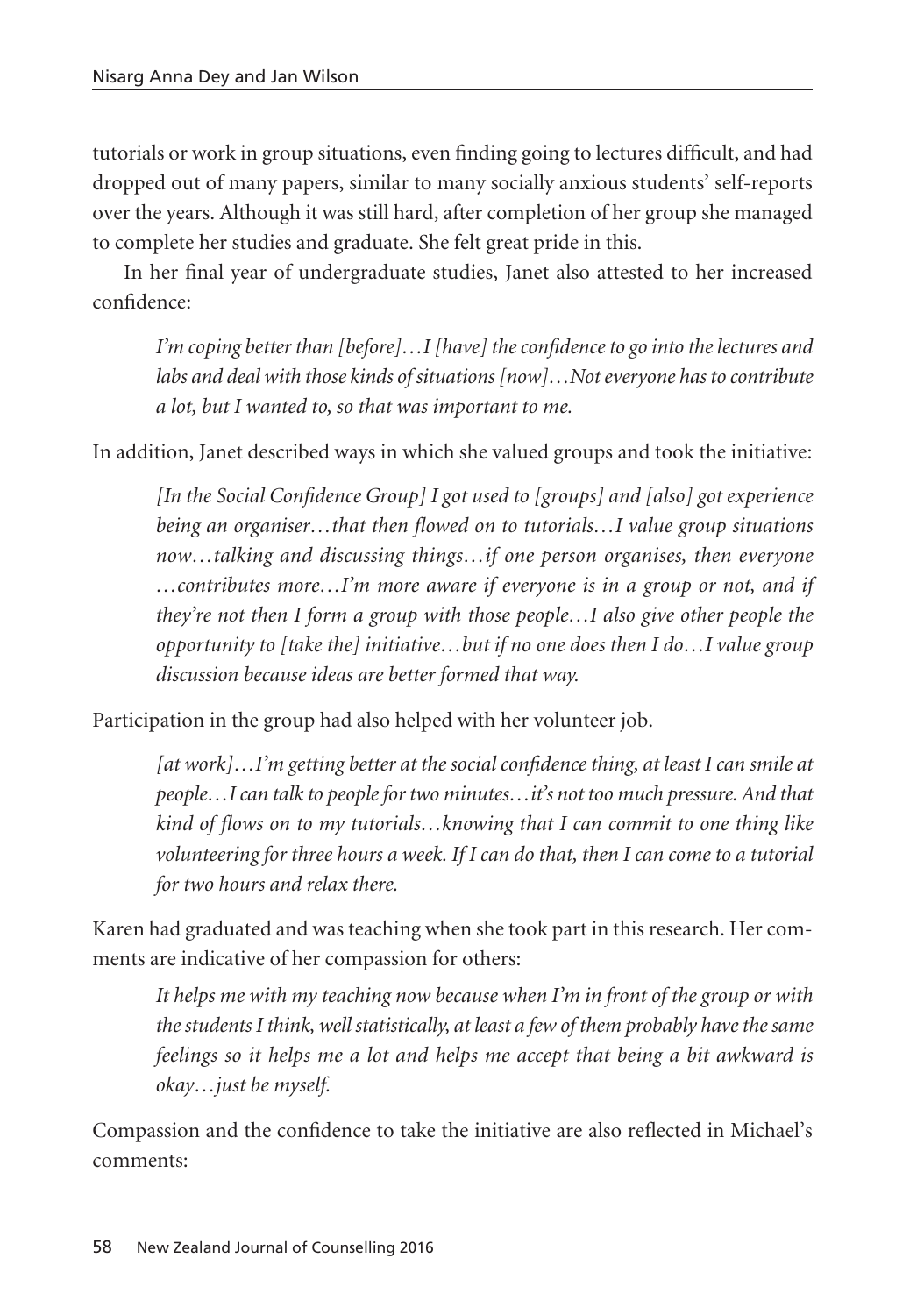*People are waiting for you to do something and you have to do it…you can't have everyone else thinking that…or nothing really happens…If you see someone just sitting there alone…before this group…[I would] ignore them…But you can see that they're lonely…you can initiate talking…or join a group and talk.*

The group provided a stepping stone for these participants to leading more fully engaged lives. Gary got a part-time job tutoring in the community, which helped improve his confidence beyond the group:

*I have to talk to the students…their parents…there's a range of people I deal with…cool dude type people and popular girls…you have to be able to say things with conviction…I have to start the talking, asking them how stuff is going…I was always really nervous going to their house…but now I don't feel nervous about meeting them and I feel like I can, you know, be socially comfortable with them.* 

He also found the courage to go overseas:

*…six weeks by myself [overseas]…for a summer school thing. I did have a lot of anxious moments while I was over there but when I got back…I kind of just woke up out of that funk that I'd been in for probably the last 18 months. I realised I had a life to live…everything was just so much easier…and that's kind of just gone on from there. So I definitely think I'm more socially confident.*

#### *The Social Confidence Group experience: Perceived benefits*

Participants in this study thought that eight two-hour sessions were the minimum in order for the group programme to be effective, consistent with recommended timeframes (Gladding, 2012). They perceived several aspects of the group as helpful. These included breathing, learning to make friends through modelling in the group, experiencing being valued in their diversity, and having their struggles with social anxiety normalised. The courage they showed in self-disclosure helped trust and safety to develop in their groups, a reflexive process that in turn enabled them to acknowledge their vulnerability. For most, these aspects of the group programme and dynamics contributed to performing better in their studies, and experiencing less fear and taking more risks in social situations.

#### *Breathing techniques*

Learning how to use breathing to calm down and manage symptoms of anxiety stood out as being helpful for a number of people. John found it particularly useful in job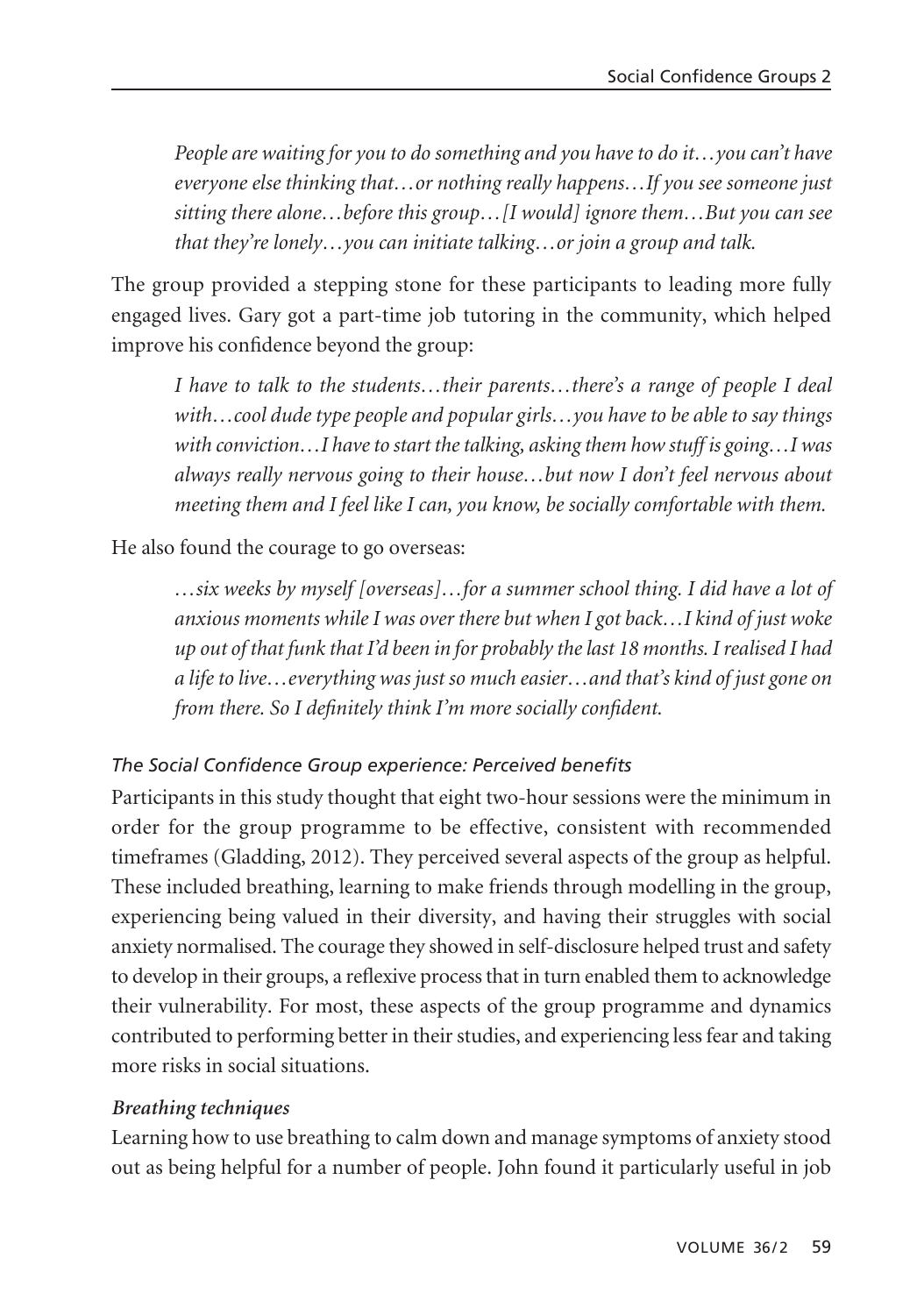interviews. Peter spoke in detail about breathing, and what he said was consistent with the literature on social anxiety and chronic stress (Bourne, 2011):

*…the sympathetic system…it's related to the fight-or-flight response; it helps us to…deal with stressful situations. And because I thought I was under stress so much, that sympathetic system was in overdrive…the parasympathetic system [had] not kicked in so I wasn't able to calm myself…to activate the parasympathetic system you have to practise…abdominal breathing…so practise ten times in a day or practise in everyday situations…I found out how severe my anxiety was…because the sympathetic system is always on, it pumps cortisol…hormones.* 

#### *Modelling in the group*

People generally wanted to be confident for a purpose, such as making more friends or performing better in their studies. Modelling in the group helped with this.

*I saw how it's done…you take turns…you don't need to agree with people…you can just listen…without having to jump in or argue…and then sometimes you do need to speak up and say what you believe…I took more responsibility to engage with people after the group.* (Jane)

#### *Valuing diversity and normalising experiences*

Universities have become more socially and culturally diverse, with more international students than ever before (Royal College of Psychiatrists, 2011). A Social Confidence Group rule was to respect and tolerate diversity of opinions, belief systems, and sexual orientations so that people could be themselves in the group. The participants in the study perceived that social and cultural diversity were valued in the groups, as was a mix of genders and stages of study. In the focus group a participant said the groups definitely shouldn't be "just for first year students." Diversity creates the opportunity for richer learning and wider understandings, and the participants valued being inspired by others as well as being an inspiration to others themselves.

Alongside valuing diversity, normalising their experiences was seen to be of great value. Meeting others at university like themselves, around the same age, who were struggling with similar issues, helped them realise that many other people felt the same way. The normalising aspects of the group meant that rather than noticing their differences from others, they built trust in themselves and with each other as they began noticing their similarity to others, thereby becoming freer of fear of judgement and negative evaluation, consistent with CBT research (Damer, Latimer, & Porter, 2010; Heimberg, Becker, Goldfinger, & Vermilyea, 1985; Purdon et al., 2001). The more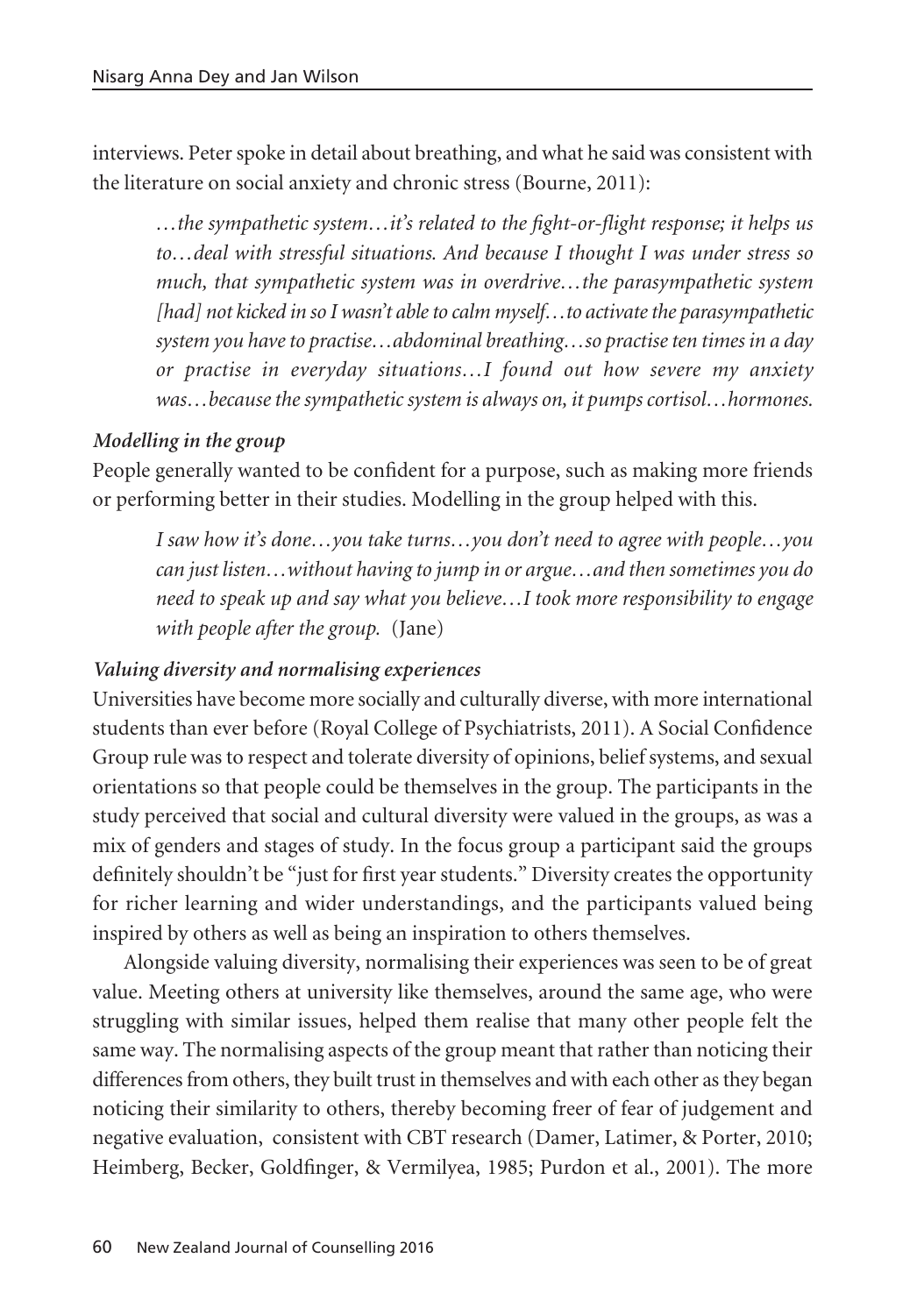comfortable and safe people feel within a group situation, the more they will take the risk to be visible (Benson, 1987; Yalom & Leszcz, 2005).

*It was a good experience to see that other people in university…around my age bracket, were going through the same thing or something similar…you're not kind of like an alien…we were all in the same boat…I thought it was just me and a few other people…there's lots of other people like that.* (Michael)

*It was good to be able to talk…to socialise with people…experiencing the same stuff…it really removed…awkwardness or anxiety that at the time I was having* with people...that didn't have the same issues as I did. (Gary)

Students who were interested in joining groups were told they could come along to the first session to check it out but they did not have to make a commitment to participate until session 2. Commitment was something Janet spoke about:

*I guess one other thing I've learnt from other people in the social group is…being reliable…you make up a time to show up and be there. It's not like I [went to] a social confidence group and now I'm socially confident. It's, you went to a social confidence group and you're keeping that up to a degree and meeting up with people [from the group]. And you're doing other things and working on different areas of your life and that indirectly affects your social confidence.*

#### *Courage, safety, and vulnerability*

According to Brown (2012), vulnerability is at the heart of meaningful human experience. The Social Confidence Group invites whole-heartedness—the courage to show up and be visible, drop the "mask" or adapted self, and be authentic, honest, and sometimes willing to share painful experiences. The findings reveal that the participants in this study were more able to show their vulnerability, which took courage and trust in self and others, in order to connect in an authentic and sometimes vulnerable way.

*We could sort of help each other in a way or sort of inspire or encourage each other to kind of open up.* (Gary)

Safety-seeking behaviours were generally linked to emotional beliefs around lack of selfworth and fear of being judged. The building of trust in self and others in the group directly influenced people's lives outside of the group, as described by Michael:

*You can talk about what you've gone through and people listen…and you learn from other people too…The stuff that you talk [about] in the group, people appreciate that*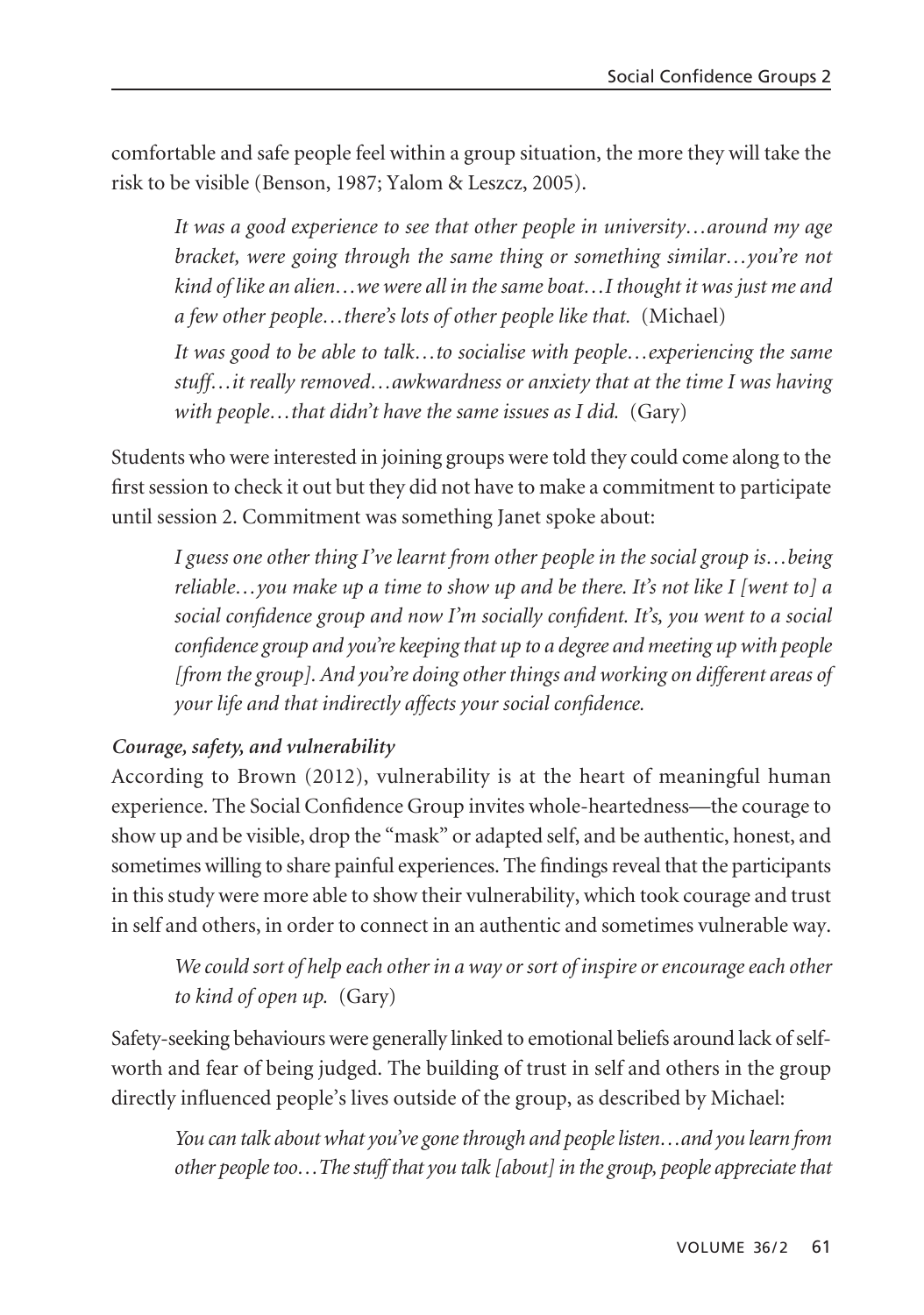*and then you go outside and you see that people kind of appreciate that from other people, when you see other people talking…so…this is how it's done.* 

Feeling safe meant they could risk more sharing and try being more visible, enabling them to get to know each other in depth. Words such as hope, trust, strength, courage, open-mindedness, support, inspiration, appreciation, confidence, encouragement, relief, optimism, and comfortableness were used to describe their experiences. Empathy, courage, and compassion were valued within the group, qualities Brown (2012) has defined as part of shame resilience.

### *Individual counselling, group participation, and ongoing connection*

One clear finding from this study was participants' agreement that taking part in a group is more effective than only individual counselling for social anxiety issues. Some no longer needed counselling after the group. Others continued with counselling and made good progress, which they attributed to the group's having moved them forward more quickly.

Although no other study could be found that directly encouraged friendships among group members and maintaining connections beyond the group experience, all participants in this study wanted to continue meeting with people in their groups. Most found it difficult to carry on meeting after their groups had finished, and would have liked help with this, but those who did found it invaluable.

*…it is hard to…keep it going on without [you] organising something…they were really nice people…you don't have to worry about being awkward with them…it's a shame we haven't been able to sustain any contact…you always should in theory, be able to talk about how you're going, what you find difficult.* (Gary)

*Continuing to meet up motivated me to keep going…I guess we all liked each other so much…we wanted to keep meeting up…it's nice to know that you've got that support and there's people there if you were having issues or troubles so it's like a life-long safety net.* (Karen)

The focus group recommended that in the first few weeks following the completion of the group programme, future group members should meet up informally at the same time as their group had met.

A unique finding from the member-checking group was the value of Facebook as a form of communication for continuing bonds. This finding is consistent with literature on new forms of connection changing the face of how people interact (McPherson, Brashears, & Smith-Lovin, 2006). As mentioned previously, John and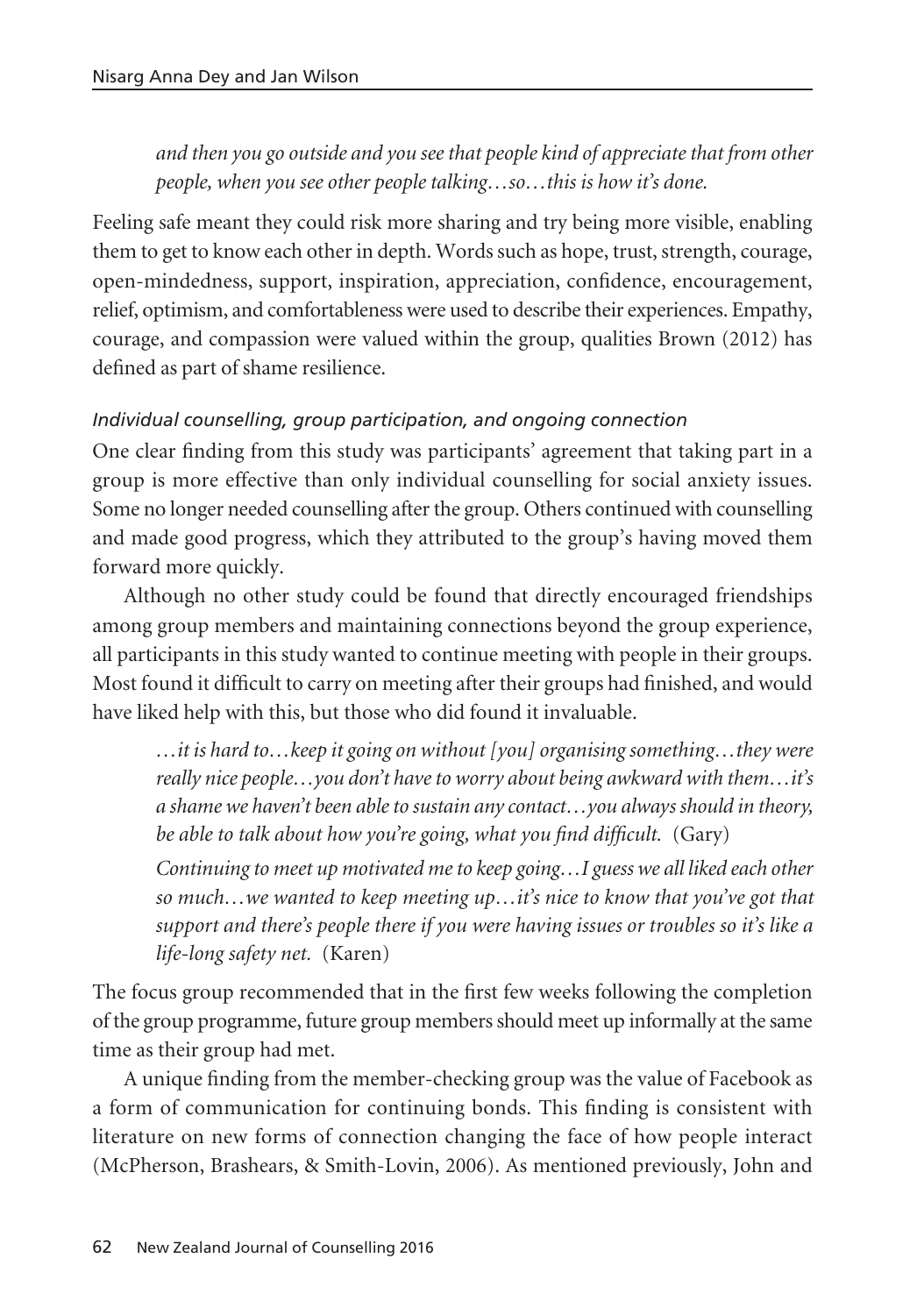Jane had completed their groups some time ago, had already moved forward in their lives, and were engaged with their career paths. They spoke about Facebook as being a helpful way to keep in touch with people from groups over time. It was also viewed by John and Jane as an intimate place where you could get support from other group members because they knew how you felt.

#### *The question of goal-setting*

Although goals are considered extremely useful for people trying to overcome the grip of anxiety or fear in social situations (Bourne, 2011), and goal-setting was a topic of discussion in the focus group, participants were not necessarily in agreement. Some thought there should be more emphasis on goals, while others disagreed. One person wanted the goals to be set by the group leader and the members to be accountable, while another liked the fact that people could work at their own pace. Yet another person thought too much emphasis could create a climate of comparison, and worried about bad feelings arising in people who were unable to achieve their goals. Janet identified consistency and taking "baby steps" as being most helpful:

*If I know that I can't do something, unless it's related to like assignments or schoolwork, then I know to…not put myself too much out of the comfort zone knowing that I won't be able to cope. Because people say you push yourself out of the comfort zone, but…I've already been doing that and it doesn't work…I think the main thing is to like whatever I start…I want it to be consistent…just knowing myself better and picking what I can do and can't do…just taking baby steps is the main priority right now…I mean I do value a lot of things, but I just can't do them all at once starting right now. I can maybe do one thing at a time and then once I can manage that, then do that as well as another thing.*

In the groups I had reminded people to be proud of their efforts rather than focusing too hard on their results, as many students are prone to perfectionism and comparison.

*[The group] inspired me to say yes to doing things that I would have said no to before, even if I was scared, because I knew at the next group I could bring it up and say my experiences even if it didn't turn out well.* (Karen)

#### *Additional recommendations*

Improving communication skills is a vital component of the Social Confidence Group. Only Gary wanted more focus on this, which may have been because he missed this session. He made some useful suggestions, such as identifying "daunting experiences"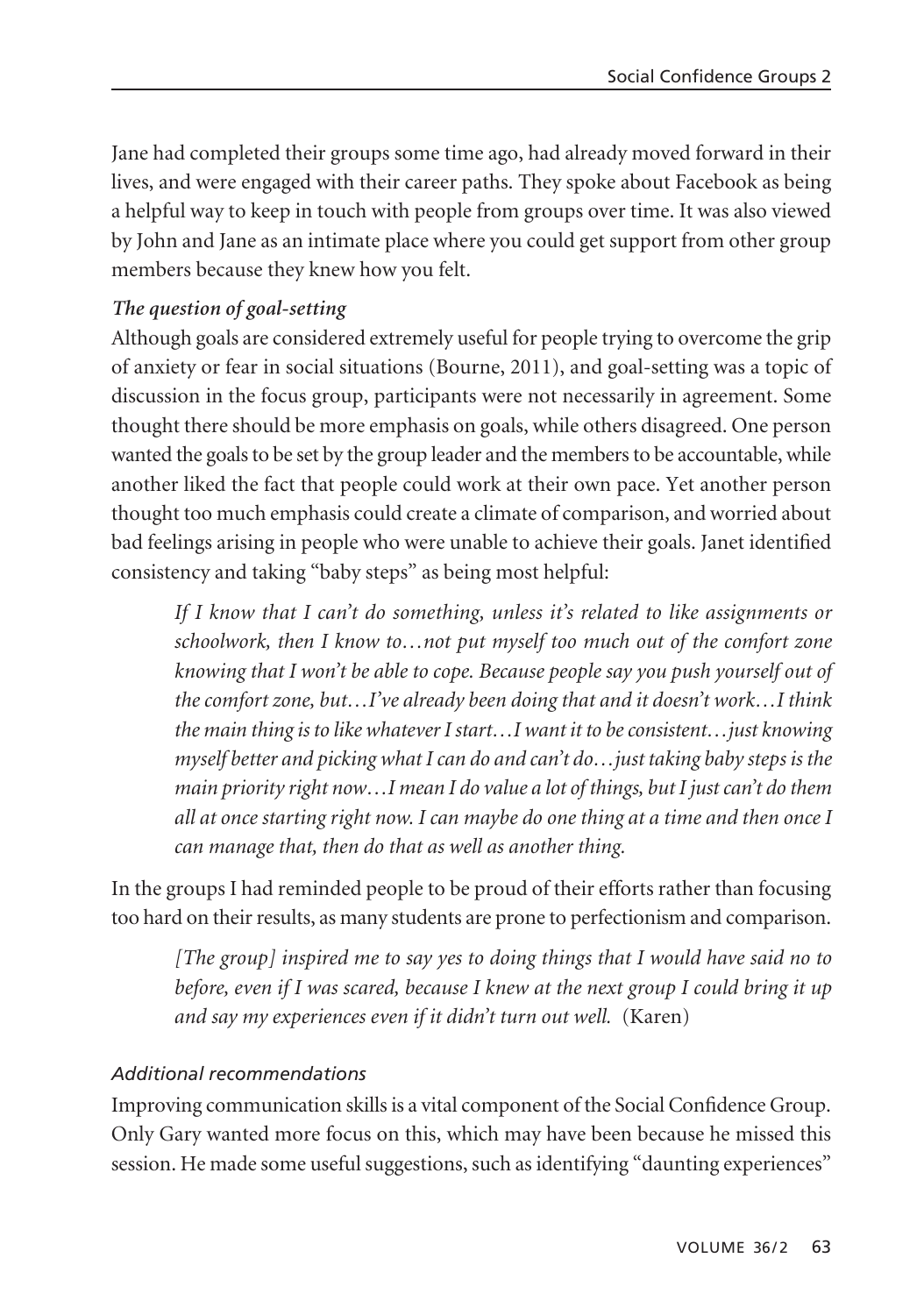coming up for people and using the Social Confidence Group to help people prepare, as well as going outside together in pairs during group time and debriefing afterwards. Janet also suggested that people go outside during group time.

# *Looking back: The value of having social confidence groups in high school*

Reflecting on his earlier battles with social anxiety, Michael spoke sadly of his inability to approach the school counsellors and put words to his struggles when he needed help. Had a programme been offered, that would have been like a hand reaching out to him and he would have signed up and accessed the support he needed in those earlier years.

*In high school there wasn't a programme like this…I still didn't know how to approach the counsellors…I knew I had that sort of problem…I didn't tell anyone…because I didn't know how to tell or what to tell…it was difficult to say [those] things…and then I just found this group on the Uni website and it was really good…it really fitted in with what I was [experiencing]…So I joined [the group] because I wanted to do something about it…to build a better life I guess, not to kind of hide away.* 

## **Transition towards "whole-hearted" living**

The following vignettes of the participants in this study demonstrate greater selfworth and a stronger sense of belonging, and show a shift from feeling weird and worrying about what other people think to "I am enough" and the whole-hearted traits that Brown (2011, 2012) identified. Karen, for example, still experienced feelings of "trepidation" at times, but it didn't hold her back any more from living her life authentically and embracing her vulnerability. Ridding herself of some unhealthy friendships, she developed some close and valuable ones, and she had met somebody and had a relationship. She described the group as having set her life in motion. She was now able to say to herself:

## *Being a bit awkward is okay…just be myself.*

Gary had confidence before he came to university but had experienced it being stripped away when he began questioning his sexual identity. As well as becoming more engaged in his studies, he gained experience through a part-time job which helped him to become more sociable and he found the courage to go travelling. He had found the confidence to start living his life and was more able to embrace his authenticity, while gaining a new appreciation of others and a greater awareness of the wider world.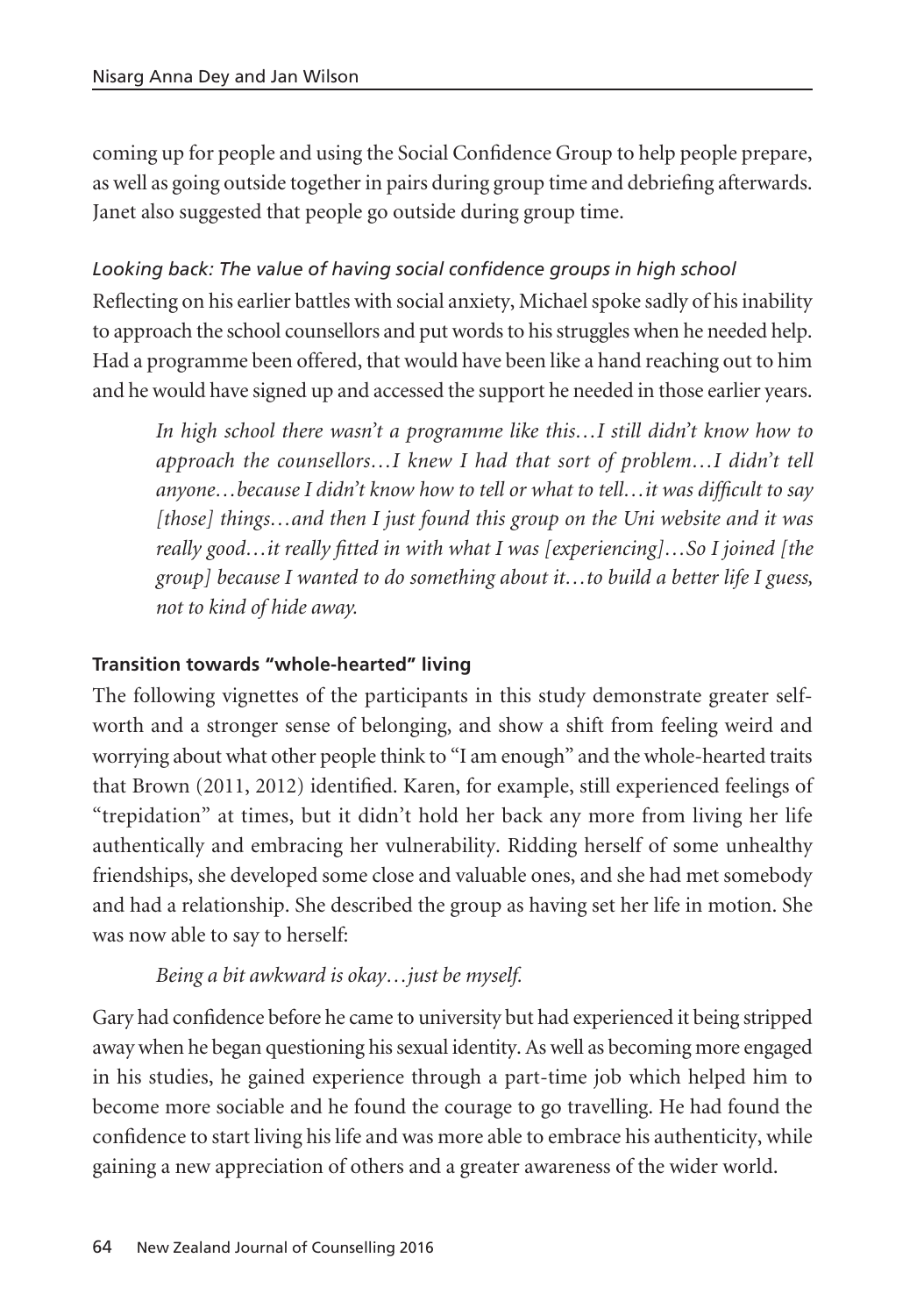### *It's really helped me to develop…[an] internal strength.*

Janet described herself as generally coping better, having become much more confident at work. This had a flow-on effect, as well as providing a boost to her studies, as she now participated in tutorials and was an active member in groups, helping her to enjoy university life. She was compassionate and caring towards others and sensitive to including people who might otherwise be left out of group work. She valued selfcare, which she had learned in the group, and that helped her build resilience and be gentler with herself. She was more aware of her strengths and vulnerabilities, which meant she didn't push herself too hard but was consistent, committed to steady steps forward, and to living her life. Significantly, she was no longer worried about how others saw her, which gave her a new sense of freedom.

### *I guess if people don't like me, that's also okay in a way.*

Peter had been taken in and cared for like a son by a family he really admired. He had finally found some "solid ground" inside himself and felt calmer: having grown in wisdom, he saw himself as more able to see the bigger picture of life and to let go of some painful past experiences. Peter was unique in that he identified as being depressed, and of all the participants, the group seemed to have made the least difference to him. Nevertheless, he said he had been able to move away from pain, depression, and bitterness and was aware of a feeling of compassion towards himself and his parents, whom he now viewed as having been unaware of the impact that changing cultures had had on him. While he valued aspects of the group programme such as learning relaxation skills, he attributed his recovery to the kindness of his friend's family towards him and being introduced to spiritual practices by this family.

*…having a spiritual belief is really crucial in recovering from mental illness or anxieties…[it] provides a stable ground…I was lost for quite a long time…Not letting go [of the past] means being caged.* 

Michael's group had "got the ball rolling" for him. He had found the courage to initiate and to invite people over, and now had more friends. He was caring and compassionate towards others and would even go up to other students if he thought they were lonely. He now realised that many people were waiting for somebody to do something. He felt more appreciated by others and was increasingly confident in social situations. Sometimes he still felt nervous but he would try to relax and encourage himself, and he now felt that "anything is possible, really."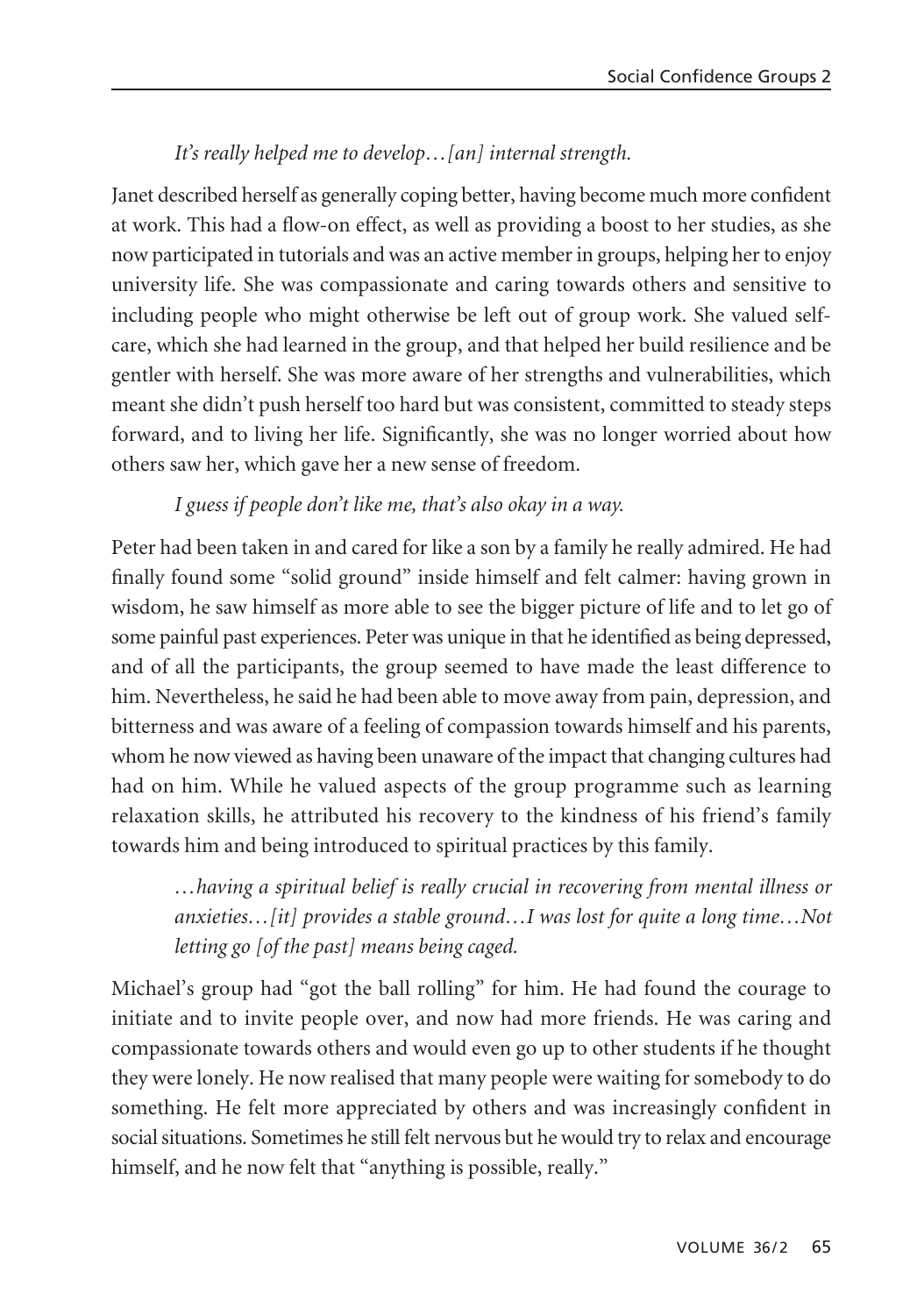#### *The SC Group gave me the possibility to reinvent myself.*

Jane attributed the Social Confidence Group with setting her on a better path and saving her studies. She learnt how to be herself in the group and she took that authenticity with her into the world, which meant she could relax and be more true to herself there too, including when going for job interviews.

*Showing who you are I think. . is really important…that's to me what gets you the job, because you really are being you and you're using the braveness I think to be you…then…[they] go yeah, we want her working for us.* 

She had spent a lot of energy hiding her anxiety and now she had learnt to embrace her vulnerability and view it as more of a protector rather than something to be feared. She could reassure herself now and had more self-trust and self-belief. Like others, she also realised that many people felt scared and nervous, which developed her compassion for others and meant she didn't have to put so much energy into hiding her nervousness.

#### *I feel pride in myself.*

John had also developed more confidence in himself, saying that he felt much braver as he had steadily made himself do more things over time which had helped him to grow in confidence. He was more able to be himself and was willing to continue learning and growing. He said that he would not have done a lot of things he did at the time of interview if he hadn't gone to his Social Confidence Group.

*In my training after the group…I've done all the role plays, I've been given all the tricks…at the end of the day it is still applying the skills from the group.* 

#### **Conclusion**

Given the nature of their difficulties, students who experience social anxiety could be seen as less likely to take part in either groups or research, which makes this study of special interest. While eliciting data about only a small sample of the Social Confidence Group participants, the use of individual interviews and a focus group enabled them to describe their experiences in depth. Their voices contribute to the body of research into social anxiety, connection, and the potential value of taking part in a group programme to help students overcome social anxiety-related difficulties and build a greater sense of belonging and self-worth (Stallman, 2010). While not a large-scale longitudinal investigation, this study makes a modest contribution to the limited research into psychological stress and pressure beyond the first year of tertiary study.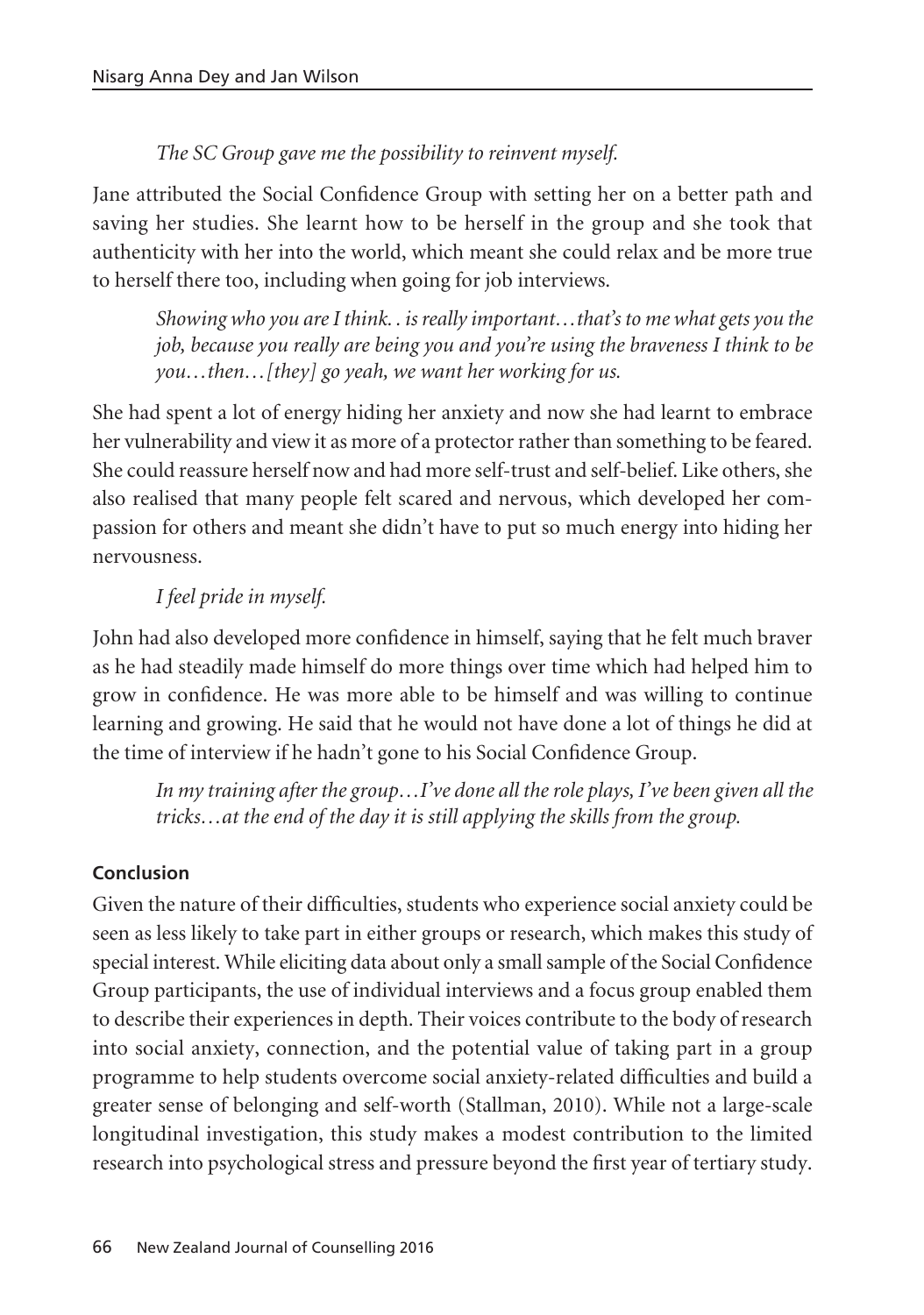Nevertheless, there are limitations that need to be acknowledged when interpreting the results. Only a small number of students responded to the invitation to take part in the research. Students are usually a transient population, with many of them at university for only three years. Some email addresses of those who were contacted were no longer active, and many students had already moved forward in their lives and possibly gone overseas. International students were not represented in this study due to the fact that many of them would have already gone back home. These factors could create challenges in undertaking any larger-scale, longitudinal research into such group programmes.

In addition, of those who did get the invitation, many may not have been willing to take part, perhaps because of concerns about their privacy. People who were not doing well may have chosen not to be involved, so it is difficult to know how typical the experiences of this sample may be. Nevertheless, the information about the participants' experiences here reflects the potential of this kind of group work, even though the data cannot be seen as representative across the whole spectrum of those who have taken part.

My hope was that this research would be of practical value and interest to other tertiary as well as secondary school counsellors, and to students who suffer from social anxiety, in addition to providing a positive experience for those who took part. The findings suggest they felt respected, valued, and affirmed as participants, and they enjoyed reporting how well they were doing. I hoped this research would serve to improve current student support services. It has already begun informing my own practice in making improvements to the Social Confidence Groups, including incorporating the recommendations to extend the communication skills exercises by going outside during group time, and to meet up at the same time the week after the group programme ends.

With future groups, seeking feedback from the students at the conclusion is recommended. A follow-up survey seeking information about the longer-term effects of the programme for participants is also recommended, at a suitable time within a year, when there is more likelihood that students can still be contacted.

There are few examples of effective and cost-effective social support interventions (Hefner & Eisenberg, 2009). A report into mental health and wellbeing in tertiary institutions (Royal College of Psychiatrists, 2011) recommended the consideration and investigation of more social initiatives. The Social Confidence Group is an example of such a social initiative within a tertiary institution that has been investigated through qualitative research.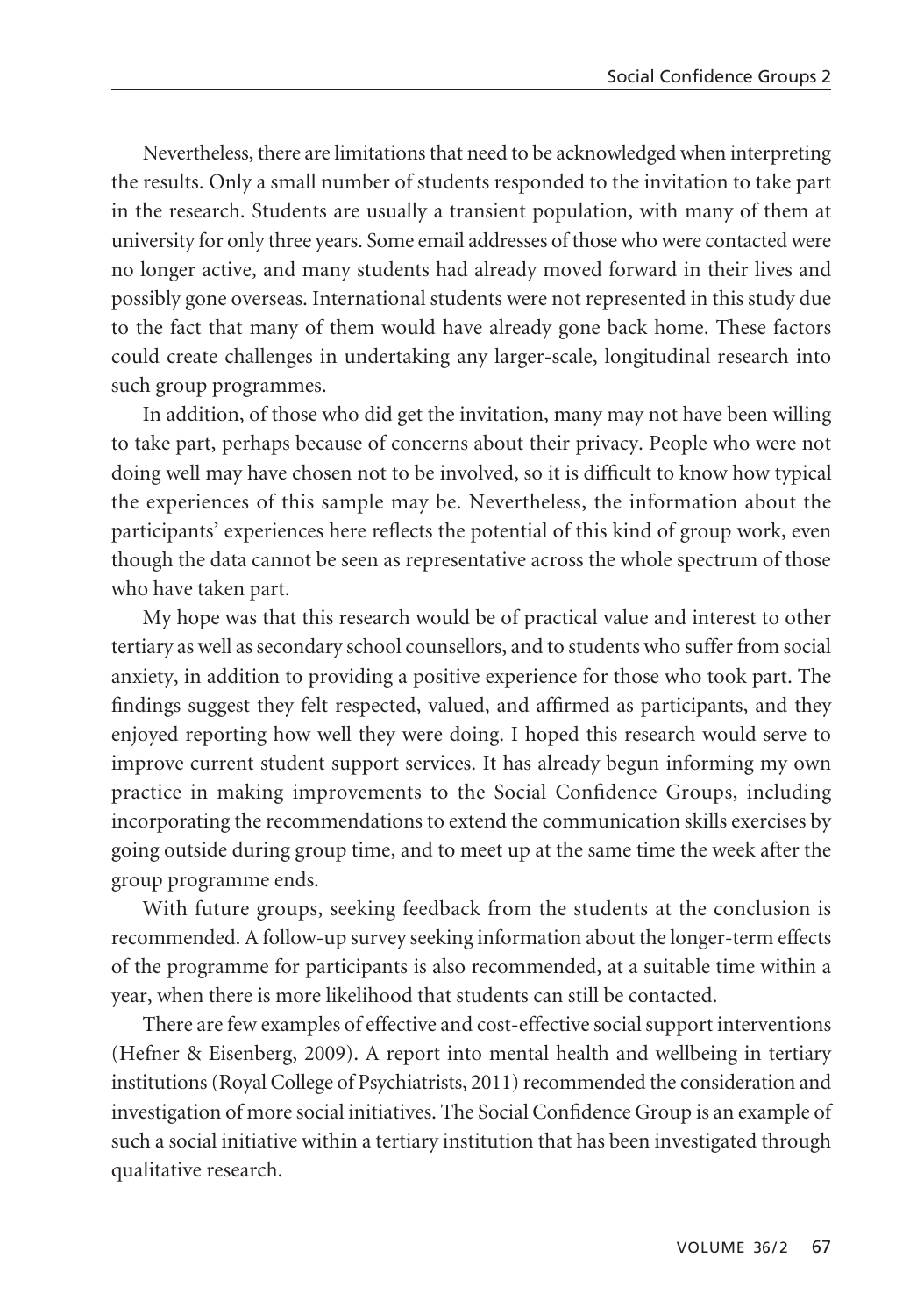The university counselling service has adopted a brief-therapy model and students can only access six counselling sessions per year, which makes attending a group programme potentially complementary to counselling. Experience suggests that students need to have the option of both, rather than having to choose one over the other. It takes time for some to feel ready to join a group, particularly those suffering from social anxiety, and some may need individual counselling first, even if only for two to three sessions. However, the option of counselling after a group programme is necessary, as sometimes painful matters arise that require the private space of individual counselling.

The experience of one participant has also indicated the value of offering this form of group support in secondary schools for students struggling with social anxiety. In both secondary and tertiary settings, it seems that an initiative by counsellors to advertise a social confidence group programme can enable students to access help when their silent struggles would otherwise prevent them from reaching out and taking the initiative for themselves.

I am very grateful to the participants for their courage and generosity in taking part in this research project. For practitioners in tertiary contexts there are usually few opportunities to hear about clients' progress and wellbeing beyond the life of such a group. While it has been inspiring for me to hear the participants' stories, their experiences do not necessarily reflect those of others.

#### Note

1. This article has been written in the voice of the first author, Nisarg Dey, who carried out the research and facilitated the Social Confidence groups. If readers are interested in running Social Confidence groups, either at tertiary or secondary level, Nisarg Dey is very happy to be contacted.

#### References

- Benson, J. F. (1987). *Working more creatively with groups*. London, England: Tavistock.
- Bourne, E. J. (2011). *The anxiety & phobia workbook* (5th ed.). Oakland, CA: New Harbinger.
- Braun, V., & Clark, V. (2006). Using thematic analysis in psychology. *Qualitative Research in Psychology, 3*(2), 77–101. doi:110.1191/1478088706qp1478088063oa
- Bray, P., & Hutchinson, E. (2007). The wild ride from boys to men: A multi-systems perspective. *New Zealand Journal of Counselling, 27*(2), 17–34.
- Brown, B. (2011). *The power of vulnerability (TED Talk).* Retrieved from http://www.ted. com/talks/brene\_brown\_on\_vulnerability.html: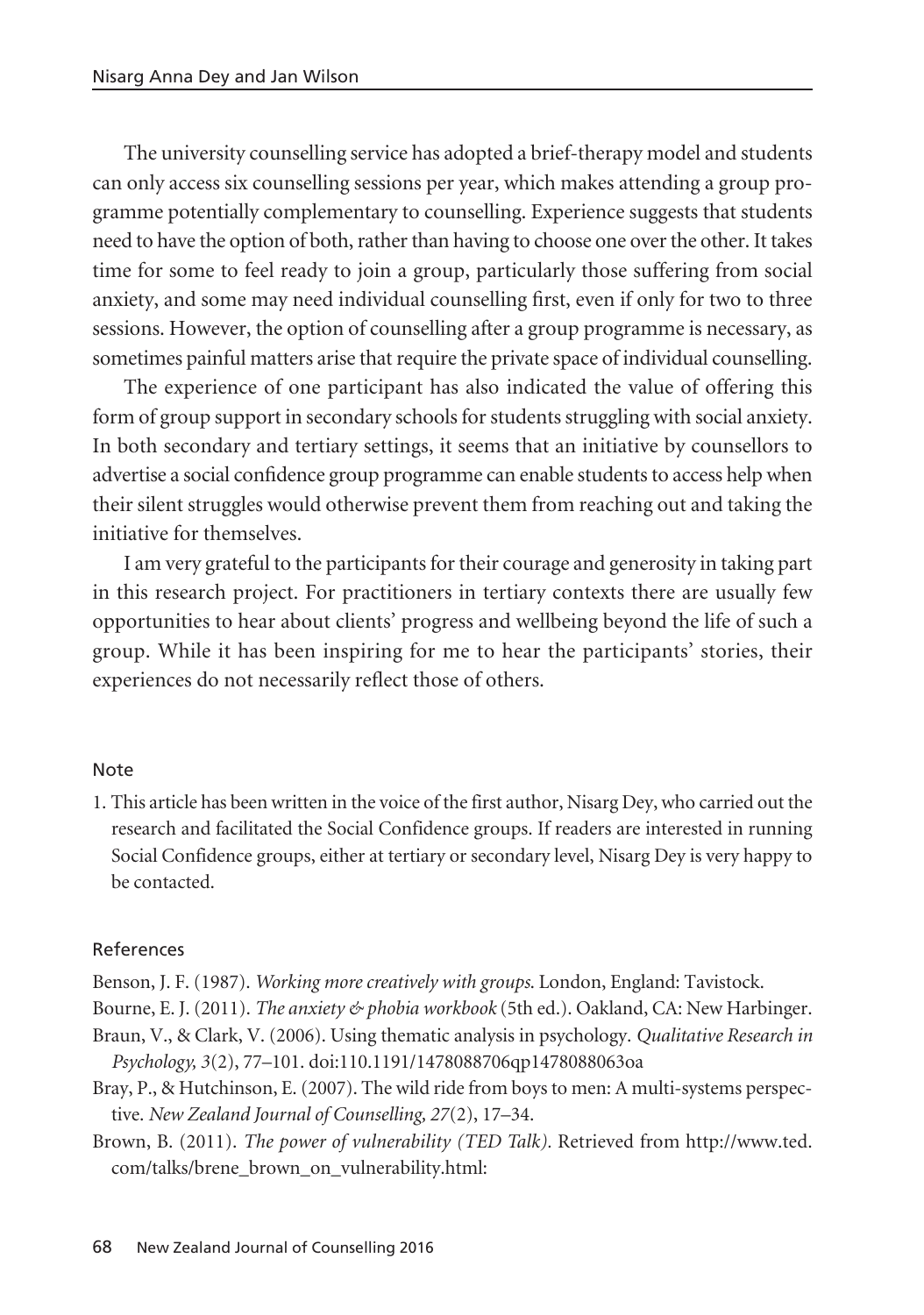- Brown, B. (2012). *Daring greatly: How the courage to be vulnerable transforms the way we live, love, parent and lead*. London, England: Penguin Books.
- Cooke, R., Bewick, B. M., Barkham, M., Bradley, M., & Audin, K. (2006). Measuring, monitoring and managing the psychological well-being of first year university students. *British Journal of Guidance & Counselling, 34*(4), 505–517. doi:510.1080/03069880600942624.
- Creswell, J. W., & Miller, D. L. (2000). Determining validity in qualitative inquiry. *Theory into Practice, 39*(3), 124–130. doi:110.1207/s15430421tip15433903\_15430422
- Dacey, J., & Kenny, M. (1994). *Adolescent development*. Madison, WI: Brown & Benchmark.
- Damer, D. E., Latimer, K. M., & Porter, S. H. (2010). Building your social confidence: A social anxiety group for college students. *Journal for Specialists in Group Work, 35*(1), 7–22. doi:10.1080/01933920903463510
- Duke, D., Krishnan, M., Faith, M., & Storch, E. A. (2006). The psychometric properties of the Brief Fear of Negative Evaluation Scale. *Journal of Anxiety Disorders, 20*(6), 807–817. doi:810.1016/j.janxdis.2005.1011.1002
- Gladding, S. T. (2012). *Groups: A counseling specialty* (6th ed.). Upper Saddle River, NJ: Pearson Education.
- Hefner, J., & Eisenberg, D. (2009). Social support and mental health among college students. *American Journal of Orthopsychiatry, 79*(4), 491–499. doi:410.1037/a0016918
- Heimberg, R. G., Becker, R. E., Goldfinger, K., & Vermilyea, J. A. (1985). Treatment of social phobia by exposure, cognitive restructuring, and homework assignments. *Journal of Nervous and Mental Disease, 173*(4), 236–245. http://journals.lww.com/jonmd/Abstract/ 1985/04000/Treatment\_of\_Social\_Phobia\_by\_Exposure,\_Cognitive.04006.aspx.
- Johnson, C. B. (2009). A process-oriented group model for university students: A semistructured approach. *International Journal of Group Psychotherapy, 59*(4), 511–528. doi: 510.1521/ijgp.2009.1559.1524.1511
- Lashlie, C. (2004). *It's about boys: The good man project*. Nelson, New Zealand: Nelson College.
- Lincoln, Y. S., & Egon, G. G. (1986). But is it rigorous? Trustworthiness and authenticity in naturalistic evaluation. *New Directions for Program Evaluation, 30*, 73–84. doi:10.1002/ev.1427
- McPherson, M., Brashears, M. E., & Smith-Lovin, L. (2006). Social isolation in America: Changes in core discussion networks over two decades. *Amercian Sociological Review, 71*(June), 353–375. doi:310.1177/000312240607100301
- Morgan-Fleming, B., Riegle, S., & Fryer, W. (Eds.). (2007). *Handbook of narrative inquiry: Mapping a methodology*. Thousand Oaks, CA: Sage
- Pachankis, J. E., & Goldfried, M. R. (2006). Social anxiety in young gay men. *Journal of Anxiety Disorders, 20*, 996–1015. doi: 1010.1016/j.janxdis.2006.1001.1001
- Purdon, C., Antony, M. M., Monteiro, S., & Swinson, R. P. (2001). Social anxiety in college students. *Journal of Anxiety Disorders, 15*, 203–215. doi:210.1016/S0887-6185(1001)00059- 00057